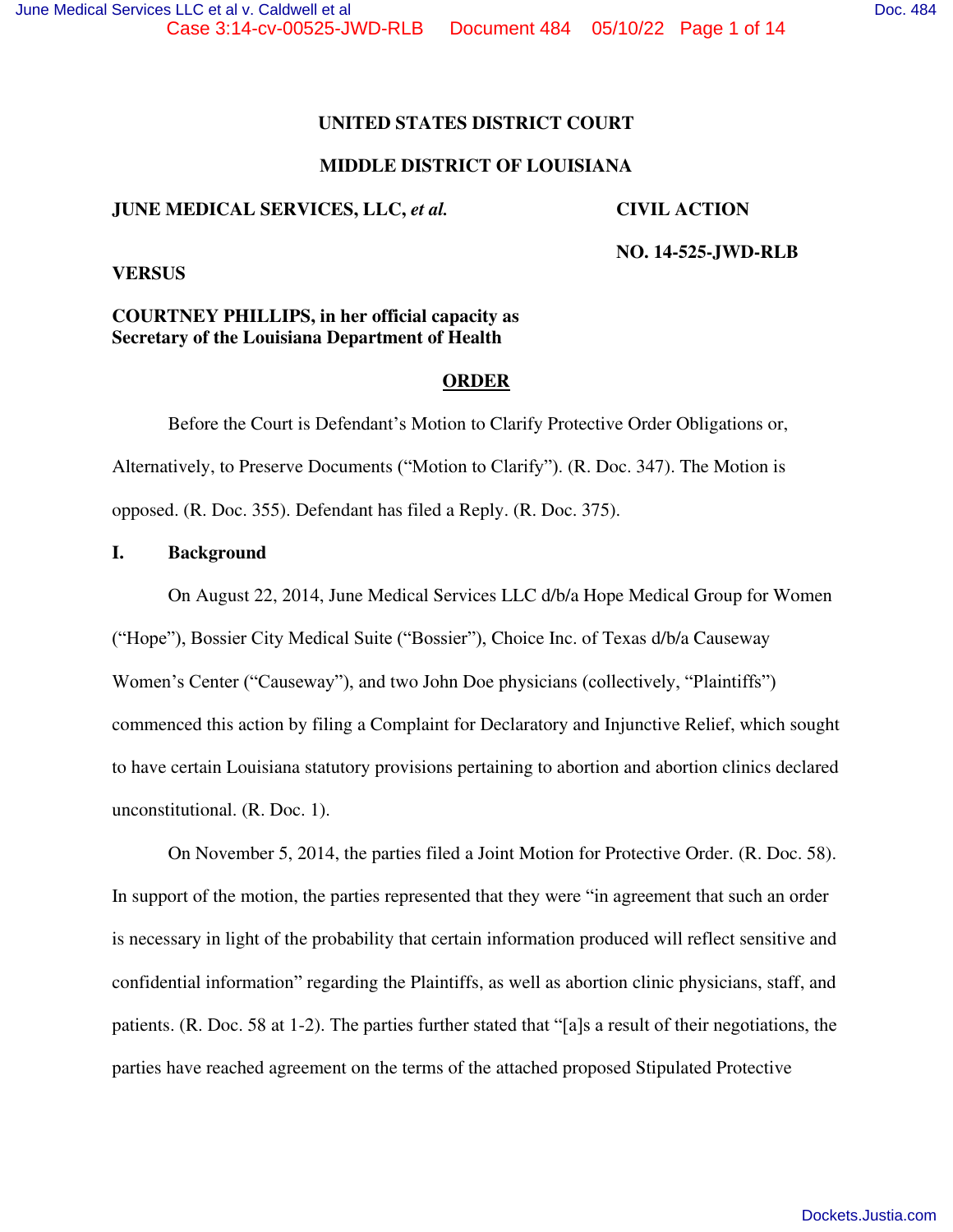Order." (R. Doc. 58 at 2). The Court found good cause to grant the foregoing Joint Motion, and entered into the record the Stipulated Protective Order ("Protective Order") adopting the terms to which the parties agreed. (R. Doc. 59). The Protective Order governed the handling of confidential documents and information throughout the course of this litigation. Defendant did not file any motions during discovery challenging any confidentiality designations made by Plaintiffs or non-parties. The action was ultimately resolved on the merits with a decision issued by the United States Supreme Court on June 29, 2020. *See June Medical Servs., LLC, et al. v. Russo*, 140 S.Ct. 2103 (2020).

After the merits were decided, Courtney Phillips, in her official capacity as Secretary of the Louisiana Department of Health ("Defendant"), brought the instant Motion to Clarify. (R. Doc. 347). Defendant seeks clarification from the Court regarding the obligations of the Louisiana Department of Justice and the Louisiana Department of Health (the "State") regarding confidential documents produced to Defendant in the litigation.

Central to this dispute is the language of Paragraph 7 and Paragraph 14 of the Protective Order. Paragraph 7 limits the use of designated confidential information in this litigation, but allows for subsequent court orders to modify that limitation:

Under no circumstances other than those specifically provided for in this Order *or subsequent Court Orders*, or with express written consent of the producing party or producing non-party, shall "Confidential" information be used for any purpose except the prosecution or defense of this litigation, or be in any way revealed, delivered or disclosed, or otherwise made known, in whole or in part, to any person except [those specifically listed].

(R. Doc. 59 at 4-5) (emphasis added). Paragraph 14 provides the following instructions to the parties at the conclusion of the litigation:

*Unless a court orders otherwise*, the parties and their counsel shall maintain the confidentiality of all Confidential information after final disposition of this litigation, by adjudication (including appeals) or otherwise. Within thirty (30) days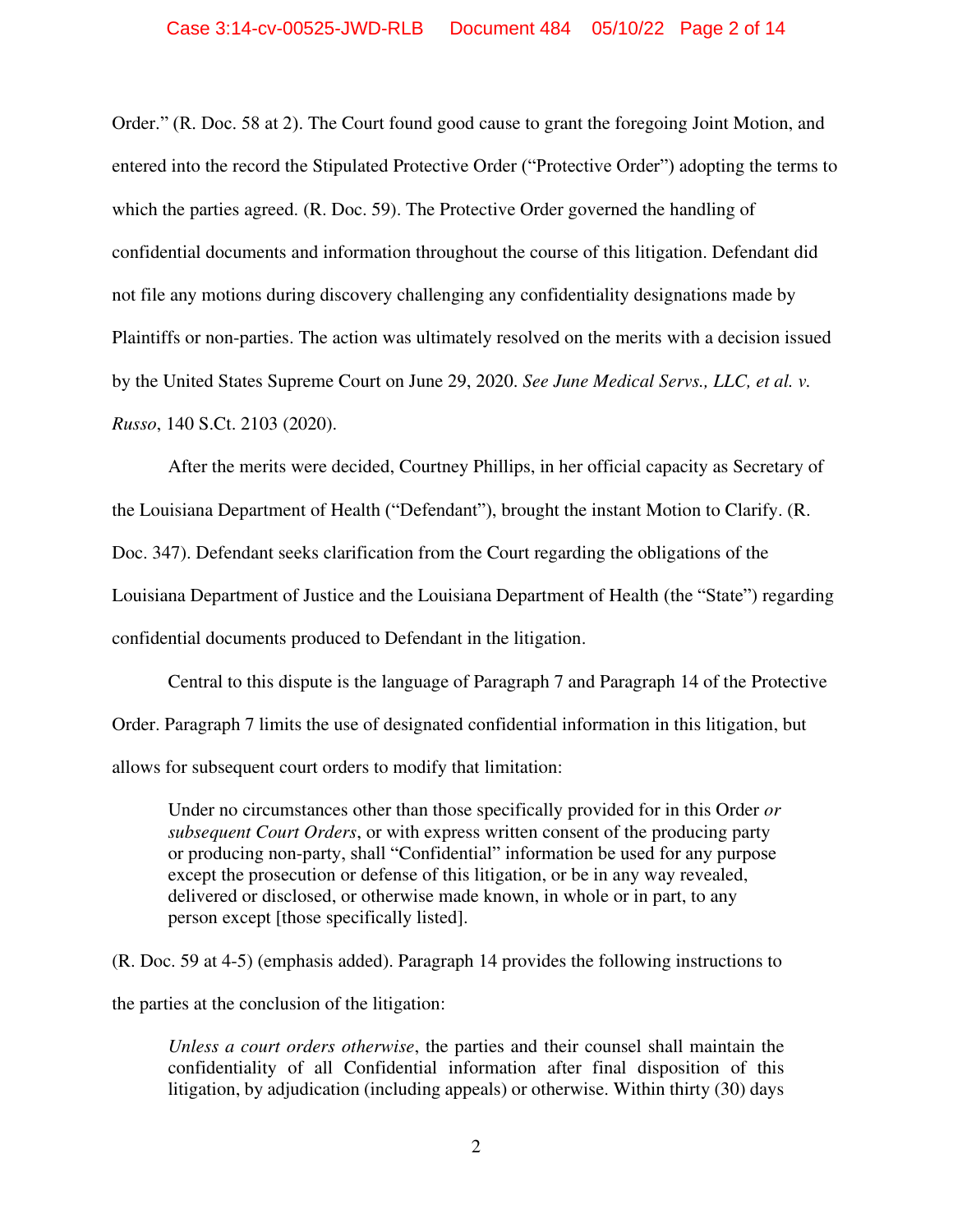after the final disposition of this litigation, the recipient shall either (a) return to the producing party or producing non-party all Confidential information, all copies of such information, and any documents incorporating such information or (b) securely destroy all such materials and certify in writing to counsel for the producing party or producing non-party that all such materials have been destroyed. *Provided, however, that nothing in this Protective Order shall be interpreted or construed to require any officer or agency of the State of Louisiana to destroy any official records obtained in the ordinary course of such officer's or agency's duties, or which must be maintained in compliance with state law, federal law, or the regulations of such agency*.

# (R. Doc. 59 at 8-9) (emphasis added).

Defendant argues that the last sentence of Paragraph 14 permits the State to preserve and maintain confidential documents exchanged in discovery because the State interprets the Louisiana Public Records Act, La R.S. 44:1 *et seq*., in such a way that all documents produced in litigation are "public records" under the Act. (R. Doc. 347-1 at 8-10). In the alternative, Defendant argues that modification of the Protective Order is merited to allow the State to preserve confidential information and documents produced by Plaintiffs. (R. Doc. 347-1 at 10- 16). In support of finding good cause for modification of the Protective Order, Defendant represents that Bossier and Causeway destroyed their internal documents when they closed, and Robert Gross, a former Bossier clinic administrator deposed in this action, has died. (R. Doc. 347-1 at 2-6; *see* R. Doc. 347-2). Defendant further notes that three more actions have been filed by Hope challenging Louisiana statutes and regulations regarding abortion services since the Protective Order was entered in this action: No. 3:16-cv-444 ("*June II*") (ongoing), No. 3:17-cv-404 ("*June III*") (voluntarily dismissed with prejudice), and No. 3:20-cv-229 ("*June IV*") (voluntarily dismissed without prejudice). (R. Doc. 347-1 at 6-7).

In opposition, Plaintiffs argue that there is a statutory exception to the Louisiana Public Records Act specifically designed to accommodate the terms of protective orders such as the one entered in this action, and that Defendant's attempt to set aside the obligations under Paragraph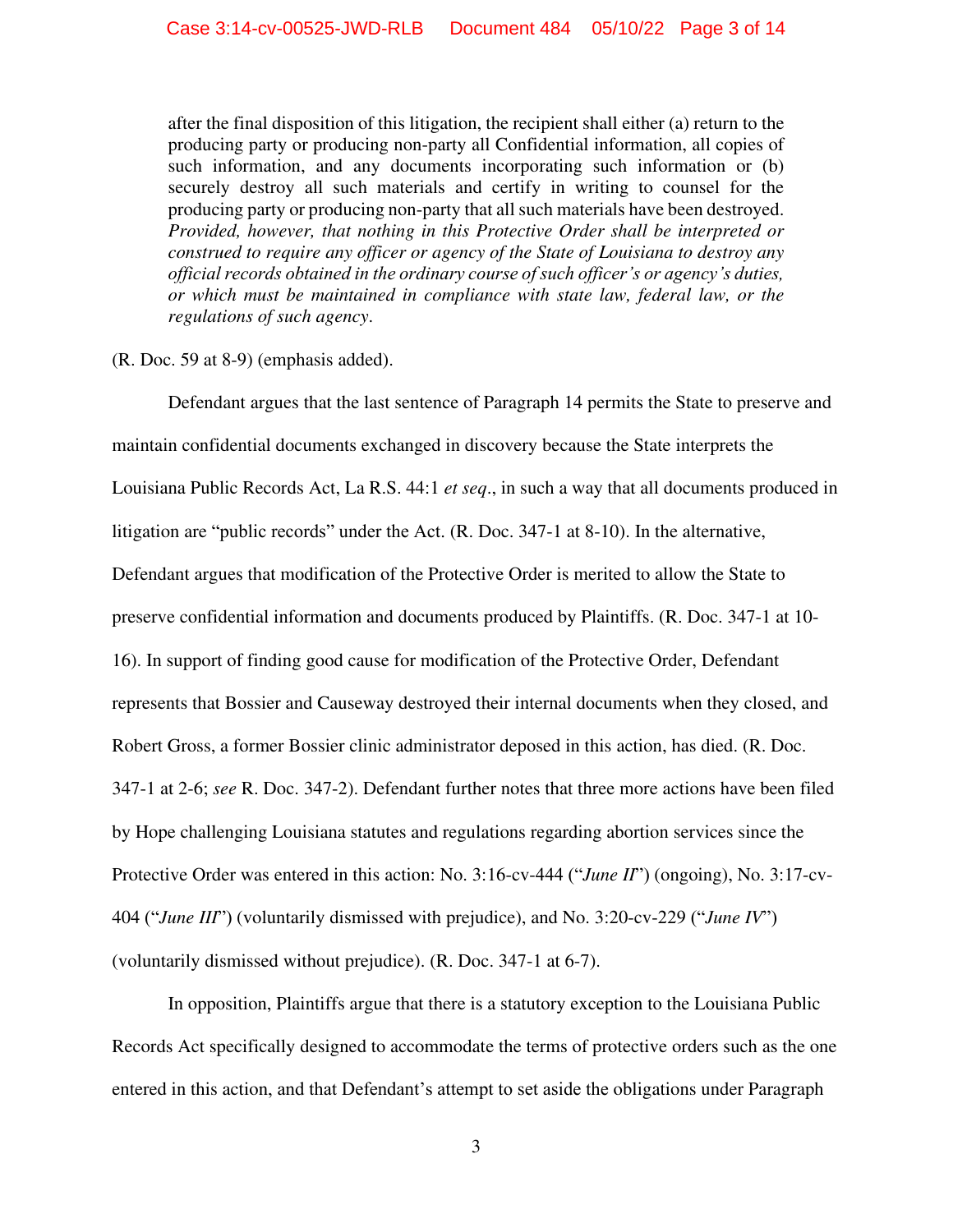#### Case 3:14-cv-00525-JWD-RLB Document 484 05/10/22 Page 4 of 14

14 would frustrate the very purposes of the Protective Order, *i.e.*, ensuring the fair and efficient exchange of information while encouraging the full disclosure of all conceivably relevant information. (R. Doc. 355 at 5-9). Plaintiffs further argue that Defendant has failed to establish the required standards for modification of the Protective Order. (R. Doc. 355 at 9-19).

In reply, Defendant argues that the statutory exception to the Louisiana Public Records Act referenced by Plaintiffs is inapplicable because it only pertains to protective orders issued by Louisiana courts. (R. Doc. 375).

After the submission of the foregoing briefing, the Court sought further clarification from the parties regarding the scope of (1) confidential documents, (2) produced by Plaintiffs or third parties (3) to Defendant during the course of this litigation that (4) have not been made part of the Court's record (whether sealed or unsealed). (R. Doc. 414). The Court informed the parties that unless the parties are ordered to provide additional information, the Court would prepare and issue a ruling on the instant motion. (R. Doc. 417).

The Fifth Circuit has recently held that "[p]ublicly available information cannot be sealed" in the record, even where a party designated the documents as confidential pursuant to an agreed protective order to protect the identity of the plaintiffs. *June Med. Servs., L.L.C. v. Phillips*, 22 F.4th 512, 515-16 (5th Cir. 2022) (vacating orders sealing documents and remanding to district court for evaluation of sealing orders). Accordingly, this Order does not pertain to any documents filed into the Court's record (whether sealed or unsealed). Any remaining issues regarding the filing of confidential documents under seal in the record are addressed by separate order as necessary.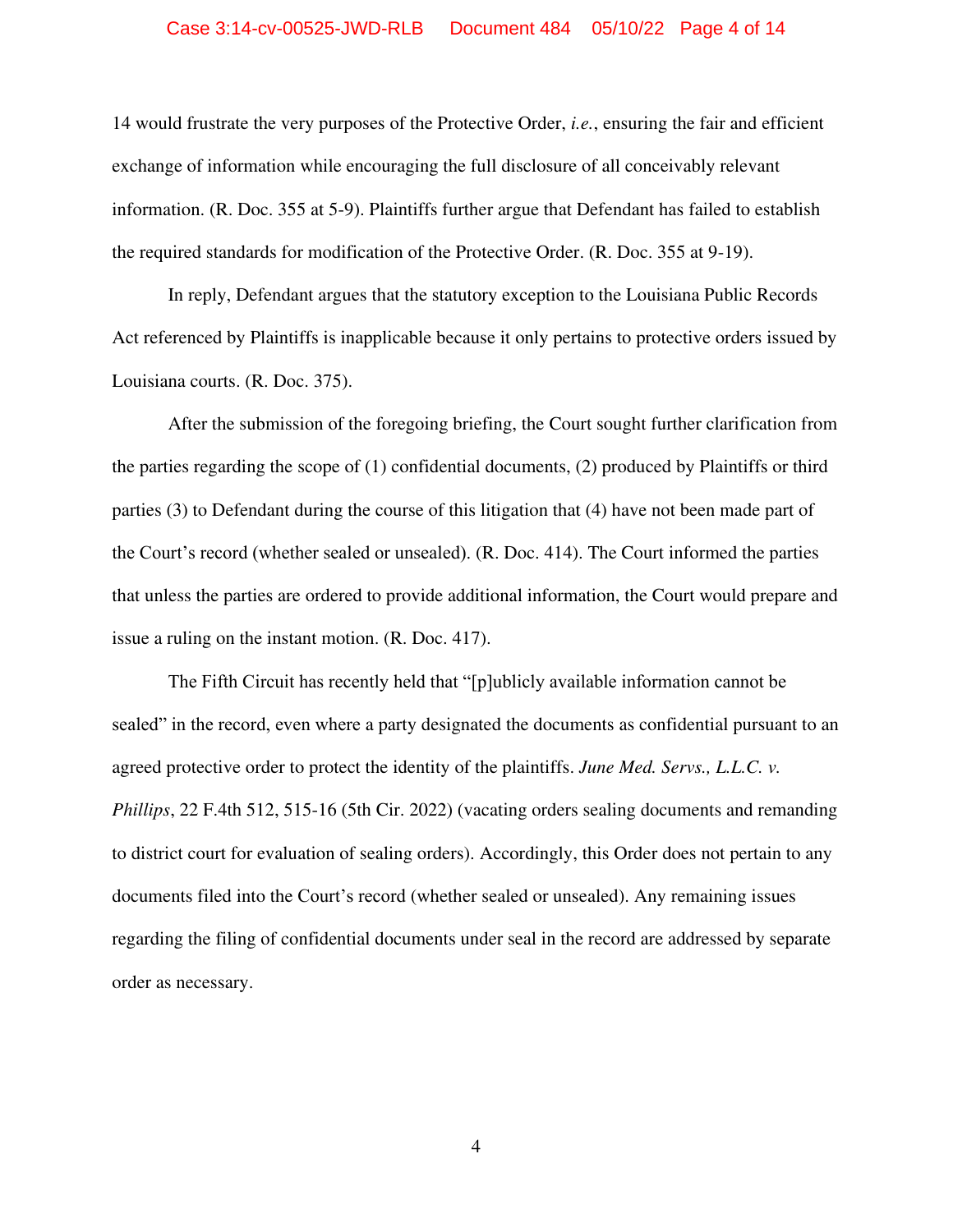#### **II. Law and Analysis**

#### **A. Legal Standards**

As discussed above, the Protective Order was agreed upon by the parties and entered into the record by the Court. (R. Doc. 59). The Fifth Circuit has recognized that "[a]t the  *discovery* stage, when parties are exchanging information, a stipulated protective order under Rule 26(c) may well be proper. Party-agreed secrecy has its place—for example, honoring legitimate privacy interests and facilitating the efficient exchange of information." *Binh Hoa Le v. Exeter Fin. Corp.*, 990 F.3d 410, 420 (5th Cir. 2021).

"An agreed protective order may be viewed as a contract, and once parties enter an agreed protective order they are bound to its terms, absent good cause to modify or vacate the protective order." *Patrick v. Martin*, No. 150216, 2019 WL 2772115, at \*2 (N.D. Tex. July 2, 2019) (quoting *Orthoflex, Inc. v. ThermoTex, Inc.*, Nos. 11-870, 10-2618, 2013 WL 3095106, at \*3 (N.D. Tex. June 20, 2013)). "As with all contracts, the ultimate question is what was the parties' mutual intent. The answer to that question is to be found within [the protective order's] four corners, and not by reference to what might satisfy the purposes of one of the parties to it." *Id*. The textual interpretation of an agreed protective order is a legal question that begins with the "plain language" of the protective order. *Moore v. Ford Motor*, 755 F.3d 802, 806 (5th Cir. 2014).

Courts have held that "a party seeking to modify an agreed protective order bears the burden of demonstrating good cause exists to modify the order." *United States ex rel. Long v. GSD&M Idea City LLC*, No. 11-1164, 2014 WL 12648520, at \*2 (N.D. Tex. Jan. 3, 2014). In determining whether to modify a protective order, a court looks to the following four factors:  $(1)$  the nature of the protective order, (2) the foreseeability, at the time of issuance of the order,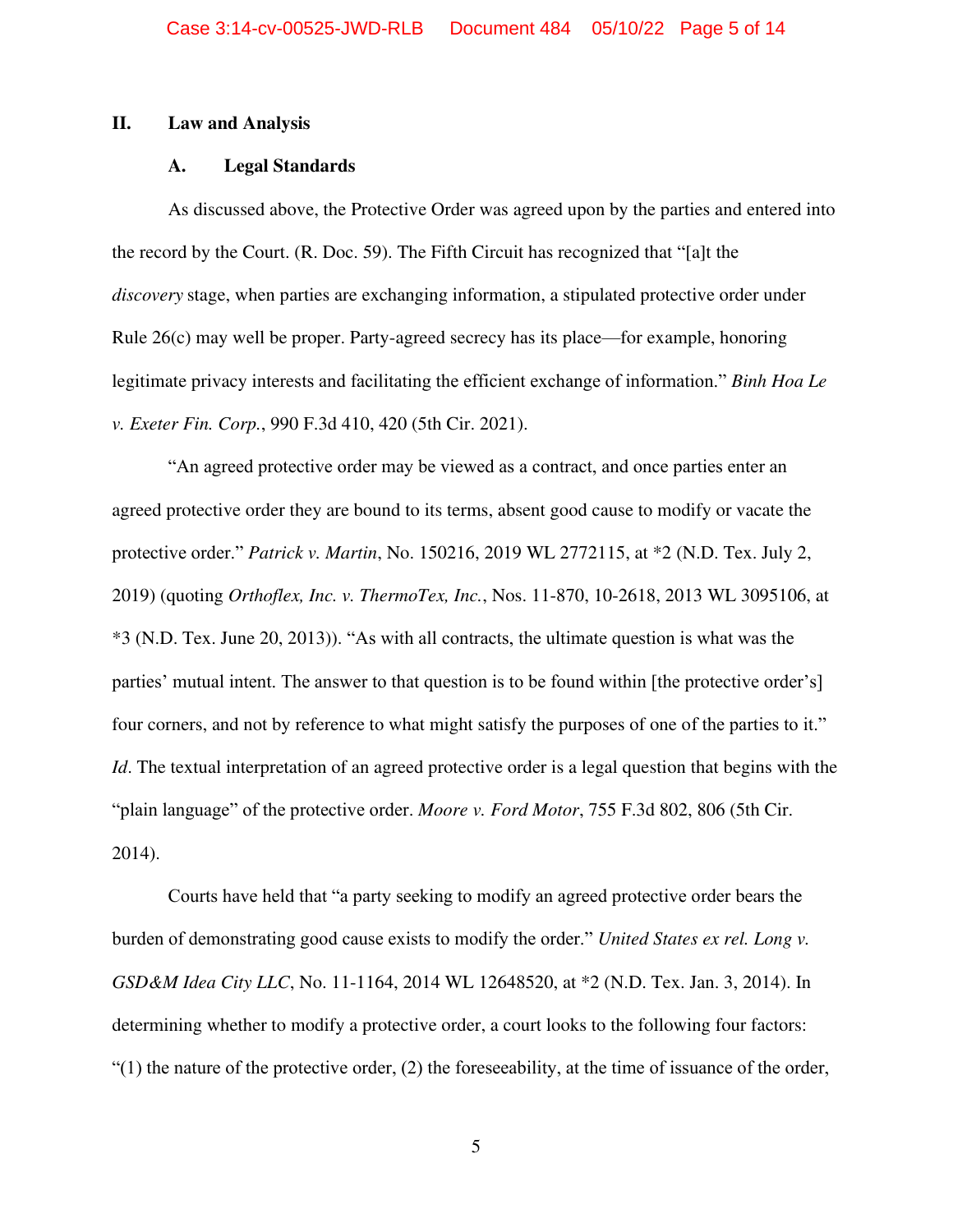#### Case 3:14-cv-00525-JWD-RLB Document 484 05/10/22 Page 6 of 14

of the modification requested, (3) the parties' reliance on the order[,] and most significantly (4) whether good cause exists for the modification." *Schafer v. State Farm & Fire Cas. Co.*, No. 06- 8262, 2009 WL 650263, at \*2 (E.D. La. Mar. 11, 2009).

#### **B. The Plain Language of the Protective Order**

Defendant first asks the Court to interpret the last sentence of Paragraph 14 as permitting the State to preserve and maintain confidential documents exchanged in discovery (as opposed to destroying or returning such documents at the end of the litigation) because the State considers all documents produced in this litigation to be "public records" under the Louisiana Public Records Act. (R. Doc. 347-1 at 8-10). No such reading of the Protective Order is merited.

A plain reading of Paragraph 14 provides that, as a general rule, within 30 days after the final disposition of the litigation, the recipient of information designated as "Confidential" pursuant to the Protective Order must either (a) return all copies of the confidential documents or (b) securely destroy all copies of the confidential documents. (R. Doc. 59 at 8). The last sentence of Paragraph 14 provides a caveat that the Protective Order shall not be interpreted or constructed "to require any officer or agency of the State of Louisiana **to destroy** any official records **[1]** obtained in the ordinary course of such officer's or agency's duties, or **[2]** which must be maintained in compliance with state law, federal law, or the regulations of such agency." (R. Doc. 59 at 8-9) (emphasis and numbering added). The last sentence of Paragraph 14 does not place any limitation on the **return** of confidential documents (in lieu of destruction). Given this plain language of Paragraph 14, the Court need not determine whether any confidential documents produced pursuant to the Protective Order qualify as "public records" under Louisiana law.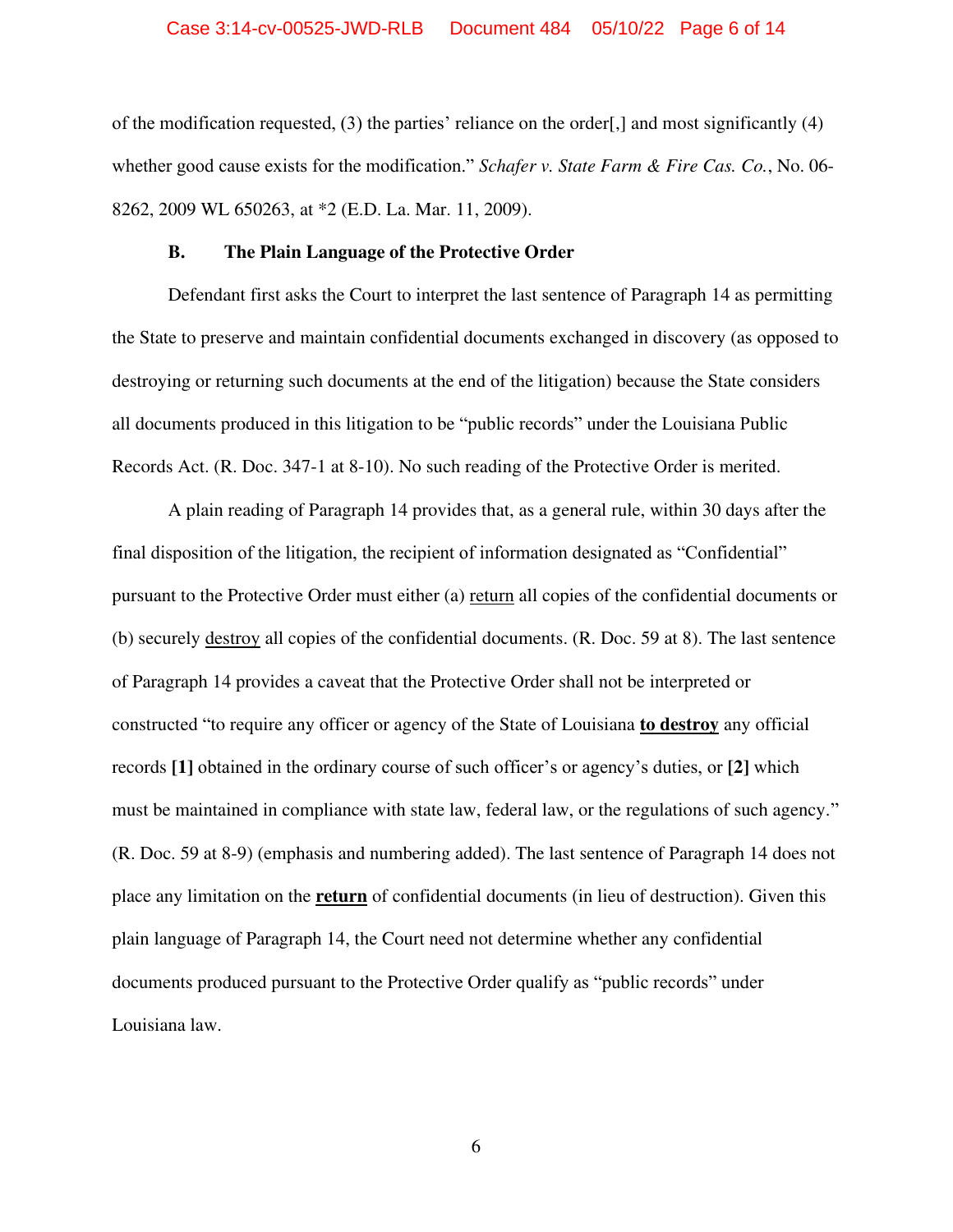#### Case 3:14-cv-00525-JWD-RLB Document 484 05/10/22 Page 7 of 14

Nevertheless, Defendant argues that the State's interpretation of its own public records law is what controls the interpretation of the State's duties under the Protective Order. Louisiana law defines as "public records" all documents "having been used, being in use, or prepared, possessed, or retained for use in the conduct, transaction, or performance of any business, transaction, work, duty, or function which was conducted, transacted, or performed by or under the authority of the constitution or laws of this state, or by or under the authority of any ordinance, regulation, mandate, or order of any public body or concerning the receipt or payment of any money received or paid by or under the authority of the constitution or the laws of this state. . . ." La R.S.  $44:1(A)(2)(a)$ . Defendant broadly argues that "defending the laws of the State" falls within the performance of Defendant and its' counsel's public duties." (R. Doc. 347-1 at 8- 9). Under this theory, all documents produced by Plaintiffs in this litigation (and any other federal litigation involving the State regardless of the language of the protective order) would qualify as "public records" under the terms of the Louisiana Public Records Act.

In opposition, Plaintiffs argue that "confidential" documents produced pursuant to a federal protective order are not "public records" under the Louisiana Public Records Act, which recognizes certain "exceptions, exemptions, and limitations" in Louisiana Revised Statute 44:4.1(A). In particular, the Act specifically incorporates by reference Louisiana Code of Civil Procedure 1426, which pertains to the issuance of protective orders by Louisiana courts. *See* La. R.S. 44:4.1(B)(37). Moreover, the Louisiana Supreme Court has expressly noted that "there is no presumptive right to public access to discovery materials, as discovery rules allow for broad and searching review of a party's files and review of these materials traditional takes place in private and the documents may never be presented to, or introduced in, a court." *Copeland v. Copeland*, 966 So.2d 1040, 1045 (La. 2007). Defendants argue in reply, however, that only confidential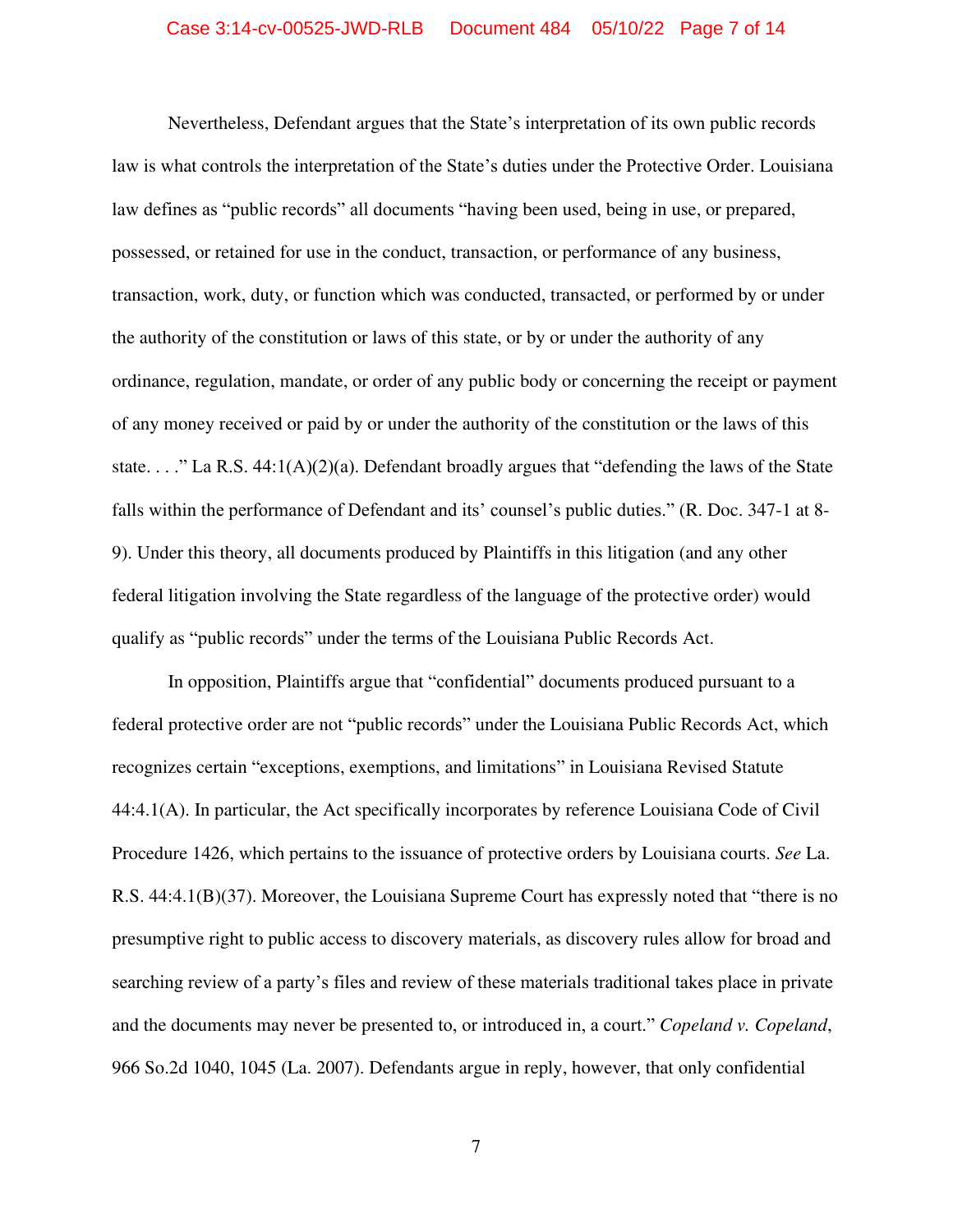documents produced pursuant to protective orders issued by Louisiana courts are exempt from the Act.

 The Court need not delve into the scope of the Louisiana Public Records Act, including its exceptions.<sup>1</sup> As discussed above, the plain language of Paragraph 14 does not prevent Defendant from returning confidential documents at the conclusion of the litigation as agreed upon by the parties and ordered by the Court. The language of a protective order issued under Rule 26 controls the handling of confidential documents at the conclusion of the action. *See Mata Chorwadi, Inc. v. City of Boynton Beach*, No. 19-81069, 2020 WL 2516979, at \*3 (S.D. Fla. May 18, 2020) ("[T]he intersection of the Supremacy Clause, State public records laws, and federal court discovery orders reveals that a federal court order issued pursuant to Rule 26 to prevent the disclosure of documents renders any state statute or regulation to the contrary void pursuant to the Supremacy Clause.") (citing *CSX Transportation, Inc. v. Fla. Dep't of Revenue*, No. 06-342, 2006 WL 8443347, at \*6 (N.D. Fla. Dec. 26, 2006) ("[E]ven if it were Florida law that discovery materials arising from this litigation are public records, if this court finds good cause, notwithstanding Florida's open records policy, and enters a protective order, the order must supersede Florida law pursuant to the Supremacy Clause.") (citing *United States v. Napper*, 694 F. Supp. 897, 901 (N.D. Ga. 1988) (relying upon the Supremacy Clause to mandate that its order supersedes any requirements placed on documents imposed by a state court pursuant to a

 $<sup>1</sup>$  The Court need not interpret Louisiana law given the plain language of the Protective Order. Defendant argues,</sup> however, that this Court "cannot authoritatively interpret State laws" in this action. (R. Doc. 347-1 at 9). In support of this proposition, Defendants cites two decisions – *Pennhurst State Sch. & Hosp. v. Halderman*, 465 U.S. 89, 106 (1984) (Eleventh amendment prohibited federal district court from ordering state officials on how to conform their conduct to state law with respect to conditions of confinement at a state institution) and *Doe I v. Landry*, 909 F.3d 99, 112 (5th Cir. 2018) (federal courts must defer to state official's interpretation of enforcement of state statute subject to constitutional challenge unless that interpretation is inconsistent with the statutory language). Here, even if the Court did interpret the terms of the Louisiana Public Records Act, it would be in the context of determining the meaning of language within a protective order issued under Rule 26. The Court is not instructing the State on how to interpret Louisiana law. The *Pennhurst* and *Landry* decisions are inapposite.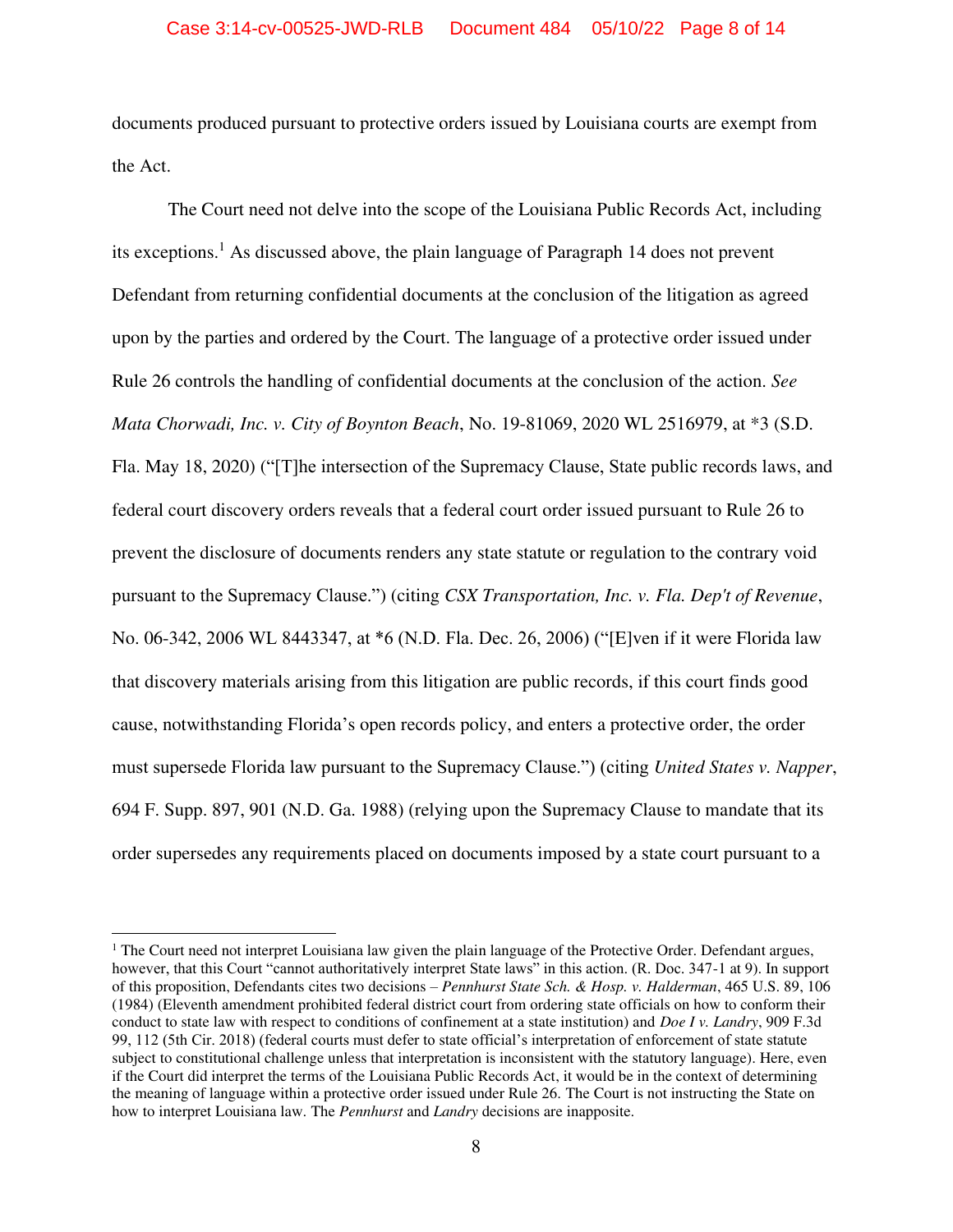state public records law), *aff'd*, 887 F.2d 1528 (11th Cir. 1989)); *see also Fatemi v. White*, No. 11-458, 2014 WL 12754937, at \*2 (E.D. Ark. Mar. 27, 2014) (holding the same, noting that "the Supremacy Clause resolves the conflict between this federal law and the [Arkansas Public Records Law], which would otherwise make these materials public records")).

 Having concluded that the plain language of Paragraph 14 requires Defendant to return all confidential documents produced in this litigation regardless of the status of the documents under Louisiana law, the Court will turn to whether and to what extent a modification of the Protective Order is merited.

#### **C. Modification of the Protective Order**

 Having considered the arguments of the parties, as well as the record in this action, the Court will modify the Protective Order in two ways. First, to avoid any further confusion with respect to Paragraph 14, the Court will modify Paragraph 14 to provide that any confidential documents produced in this litigation by Plaintiffs or non-parties shall be returned at the conclusion of the litigation notwithstanding any interpretation by Defendant that such documents produced are "public records" under the Louisiana Public Records Law. Second, the Court will modify the Protective Order to allow Defendant to retain copies of confidential documents pertaining to Bossier, Causeway, and Mr. Gross.

 The first factor—the nature of the protective order—looks to the protective order's "scope and whether it was court imposed or stipulated to by the parties." *Washington-St. Tammany Elec. Coop., Inc. v. Louisiana Generating, L.L.C.*, No. 17-405, 2020 WL 10641896, at \*3 (M.D. La. Dec. 10, 2020) (quoting *Murata Mfg. Co. v. Bel Fuse, Inc.*, 234 F.R.D. 175, 180 (N.D. Ill. 2006)); *see also Nearstar, Inc. v. Waggoner*, No. 09-218, 2009 WL 10677780, at \*2 (E.D. Tex. Dec. 11, 2009) (the first factor "looks at how much the parties considered the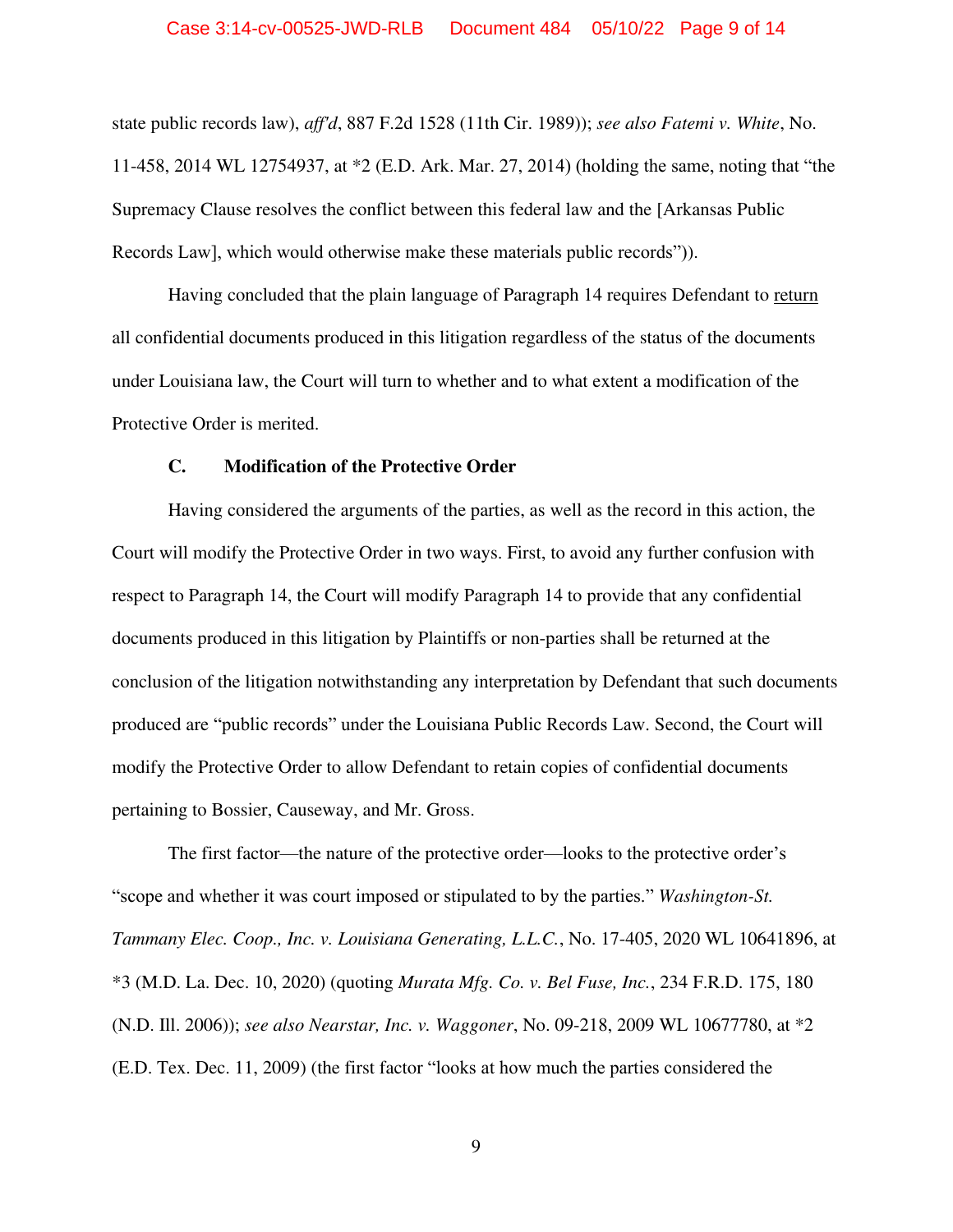#### Case 3:14-cv-00525-JWD-RLB Document 484 05/10/22 Page 10 of 14

particular item under request for modification while drafting the current protective order."). A blanket protective order generally weighs against any modification. *Washington-St. Tammany Elec. Coop.*, 2020 WL 10641896, at \*3.

 The second factor—the foreseeability, at the time of issuance of the protective order, of the modification requested—weighs in favor of allowing the foregoing modifications. Foreseeability in the context of this factor is a question of "whether the need for modification of the order was foreseeable at the time the parties negotiated the original stipulated protective order." *Washington-St. Tammany Elec. Coop.,* 2020 WL 10641896, at \*4 (quoting *Murata*, 234 F.R.D. at 180). As a general matter, it was foreseeable that Defendant would seek modification of the Protective Order to allow the State to retain copies of confidential documents produced in this action. It was also foreseeable that the Court, which retains jurisdiction over the Protective Order, would issue an appropriate order modifying the language agreed to between the parties to avoid prejudice or unintended consequences. Paragraph 7 and Paragraph 14 both anticipate modification of the Protective Order by subsequent court order. (R. Doc. 59 at 4-5, 8-9). Paragraph 15 specifically reserves the right of the parties to "seek relief from, or modification of" the Protective Order, indicating that it was foreseeable, and even contemplated, that a party would seek to use confidential information in a subsequent action by seeking and obtaining a court order. (R. Doc. 59 at 9). Such an express provision for later modification weighs in favor of modification. *Donahue v. Smith*, No. 15-6036, 2017 WL 6604842, at \*4 (E.D. La. Dec. 27, 2017) ("[T]he existence of a procedure for removing a document's confidential designation being specifically provided for in the terms of the Protective Order make[s] it foreseeable that the parties might seek judicial modification of the protective order."); *Peoples v. Aldine Indep. Sch. Dist*., No. 06-2818, 2008 WL 2571900, at \*2 (S.D. Tex. June 19, 2008) ("In this case, the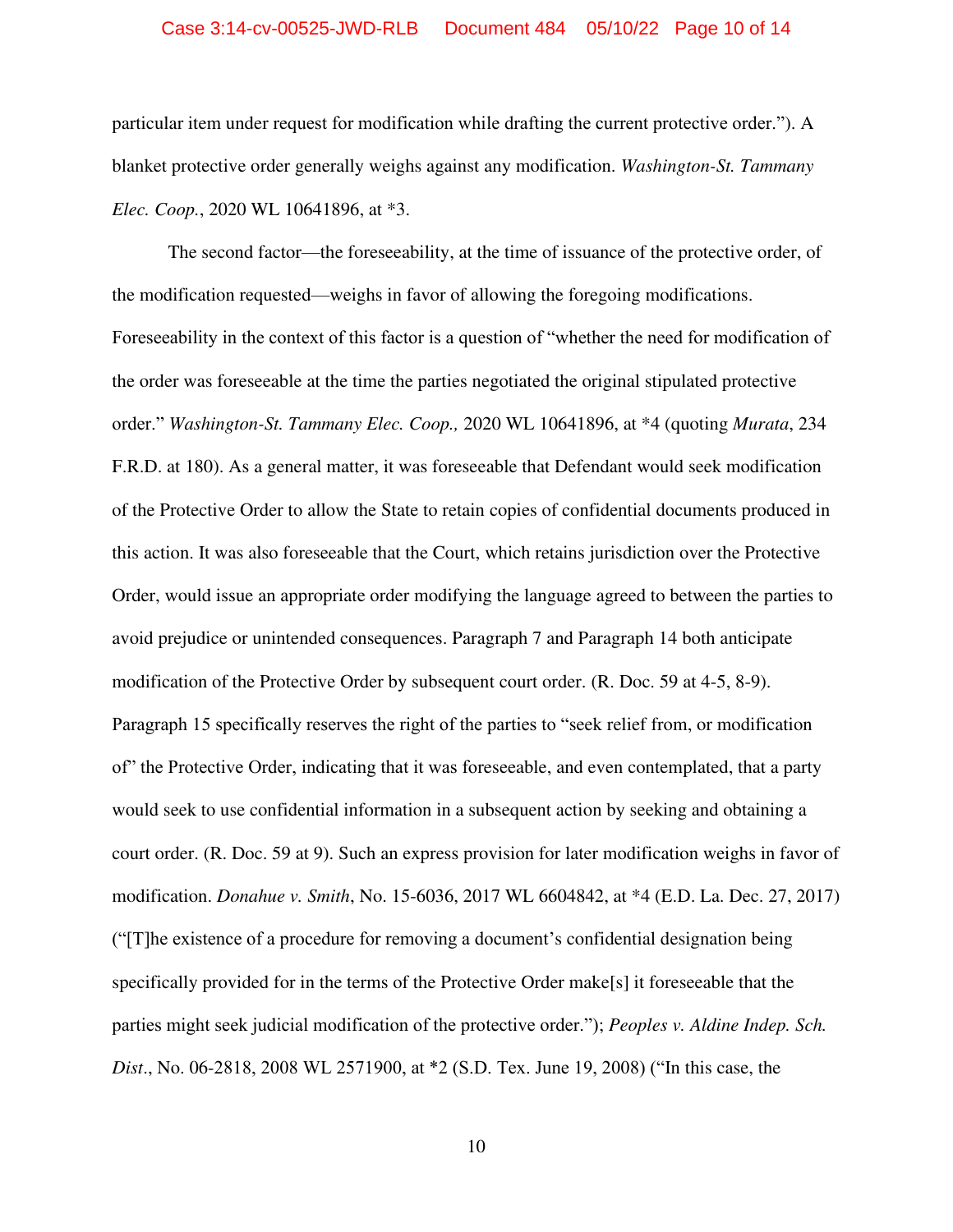#### Case 3:14-cv-00525-JWD-RLB Document 484 05/10/22 Page 11 of 14

protective order stipulates that 'the parties herein may petition the Court, for good cause, to request a modification.' This factor also weighs in favor of modification.") (citation omitted).

 The third factor—the parties' reliance on the order—weighs in favor of modification to the extent necessary to clarify that Defendant must return confidential documents (with the exception of those pertaining to Bossier, Causeway, and Mr. Gross). The reliance factor focuses on "the extent to which a party resisting modification relied on the protective order in affording access to discovered materials." *Washington-St. Tammany Elec. Coop.*, 2020 WL 10641896, at \*4 (quoting *Murata,* 234 F.R.D. at 180). The Court observes, however, that "[r]eliance will be less with a blanket order, because it is by nature overinclusive." *See Donahue*, 2017 WL 6604842, at \*4. Plaintiffs relied upon the Protective Order with respect to the return (or destruction) of confidential documents at the conclusion of the litigation. To the extent the confidential documents pertain to Bossier, Causeway, and Mr. Gross, however, the reliance interest of the remaining Plaintiffs (Hope and the John Does) is diminished.

 Finally, and most importantly, the fourth factor—whether good cause exists for the modification—weighs in favor of modification. "Good cause" in this context requires "changed circumstances or new situations" warranting modification of a protective order. *Washington-St. Tammany Elec. Coop.*, 2020 WL 10641896, at \*4 (quoting *Murata,* 234 F.R.D. at 180). Courts have found good cause to modify protective orders to make confidential documents and information available for use in subsequent proceedings or to allow a party to place confidential documents and information in "escrow" for potential use in subsequent proceedings. *See Blum v. Merrill Lynch Pierce Fenner & Smith Inc.*, 712 F.3d 1349, 1355 (9th Cir. 2013) (modifying protective order so that a deposition transcript could be held in escrow rather than destroyed); *see*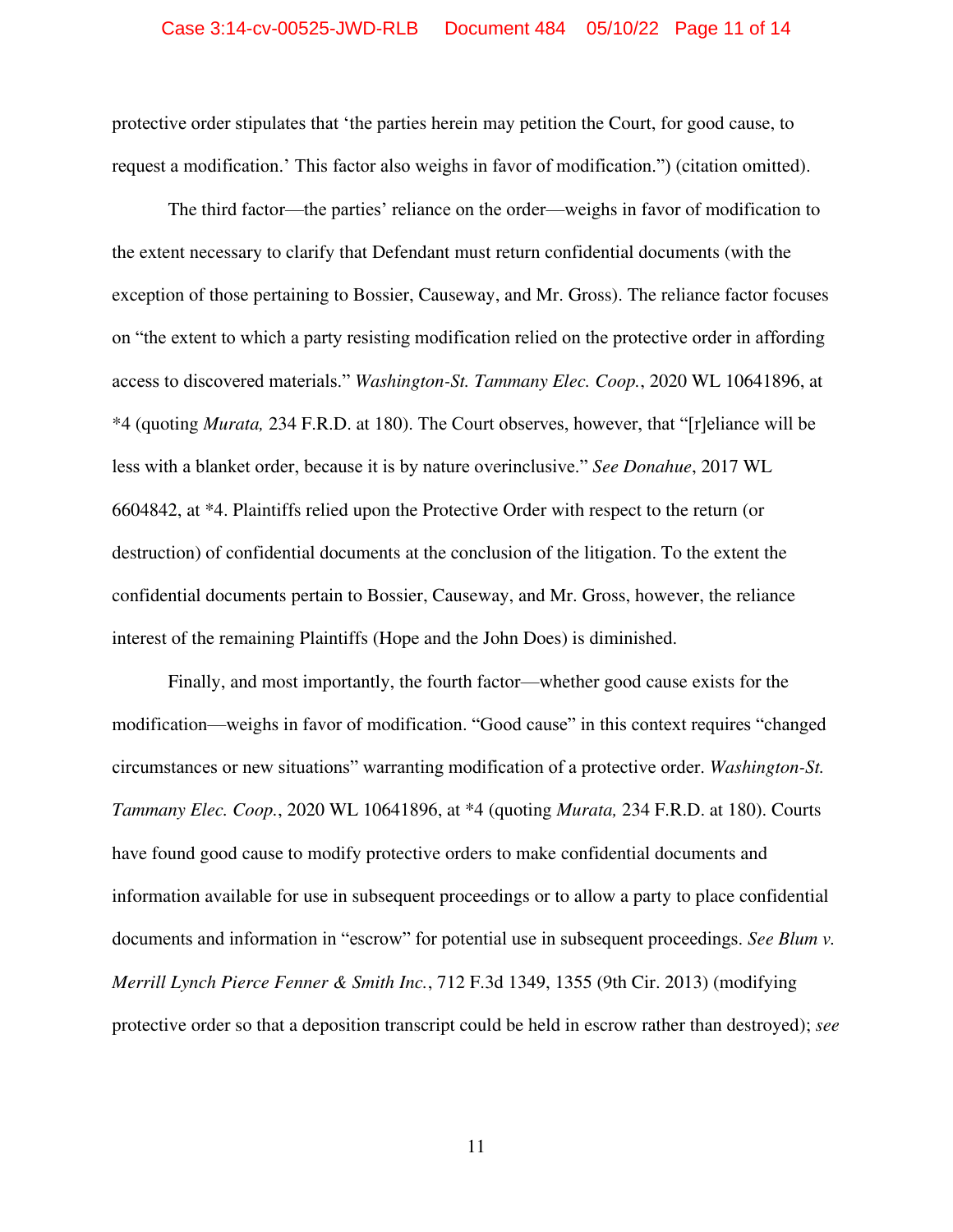*also Peoples*, 2008 WL 2571900, at \*2 (modifying protective to allow production of confidential recording in response to grand jury subpoena).

Here, there are changed circumstances and new situations warranting modification of the Protective Order. As discussed above, the Court finds that Paragraph 14 requires Defendant to return (but not destroy) confidential documents at the end of the litigation. Defendant's position that all documents produced in this litigation are "public records" under the Louisiana Public Records Act presents a changed circumstance or new situation meriting modification of Paragraph 14 for clarification.

Moreover, Bossier and Causeway appear to have destroyed all of their own documents when they closed their operations, and Mr. Gross is unavailable for a subsequent deposition because he is deceased.  $(R. Doc. 347-1 at 5)$ .<sup>2</sup> The Court finds it compelling that confidential documents pertaining to Bossier, Causeway, and Mr. Gross "may be the *only* remaining source for certain information about those clinics." (R. Doc. 347-1 at 12). A return of the only copies of these documents to Plaintiffs' counsel, who no longer represent the interest of Bossier and Causeway, would put at risk the retention of the documents for future litigation. Given these circumstances, including the ongoing litigation in *June II*, the Court will modify the Protective Order to allow Defendant to **retain** copies of confidential documents produced by Plaintiffs or third-parties that pertain to Bossier, Causeway, and Mr. Gross, including discovery responses and deposition transcripts. Defendant must seek a subsequent court order, however, to use these documents in any other proceeding.<sup>3</sup>

<sup>&</sup>lt;sup>2</sup> Defendant represents that certain other John Doe physicians in the subsequent litigation are elderly. (R. Doc. 347-1 at 5-6). There is no specific indication, however, that these individuals are unavailable for depositions in *June II* or subsequent litigation.

 $3$  Defendant has not established good cause for allowing it to retain other confidential documents pertinent to the *June II* litigation, which can be obtained through discovery in that action.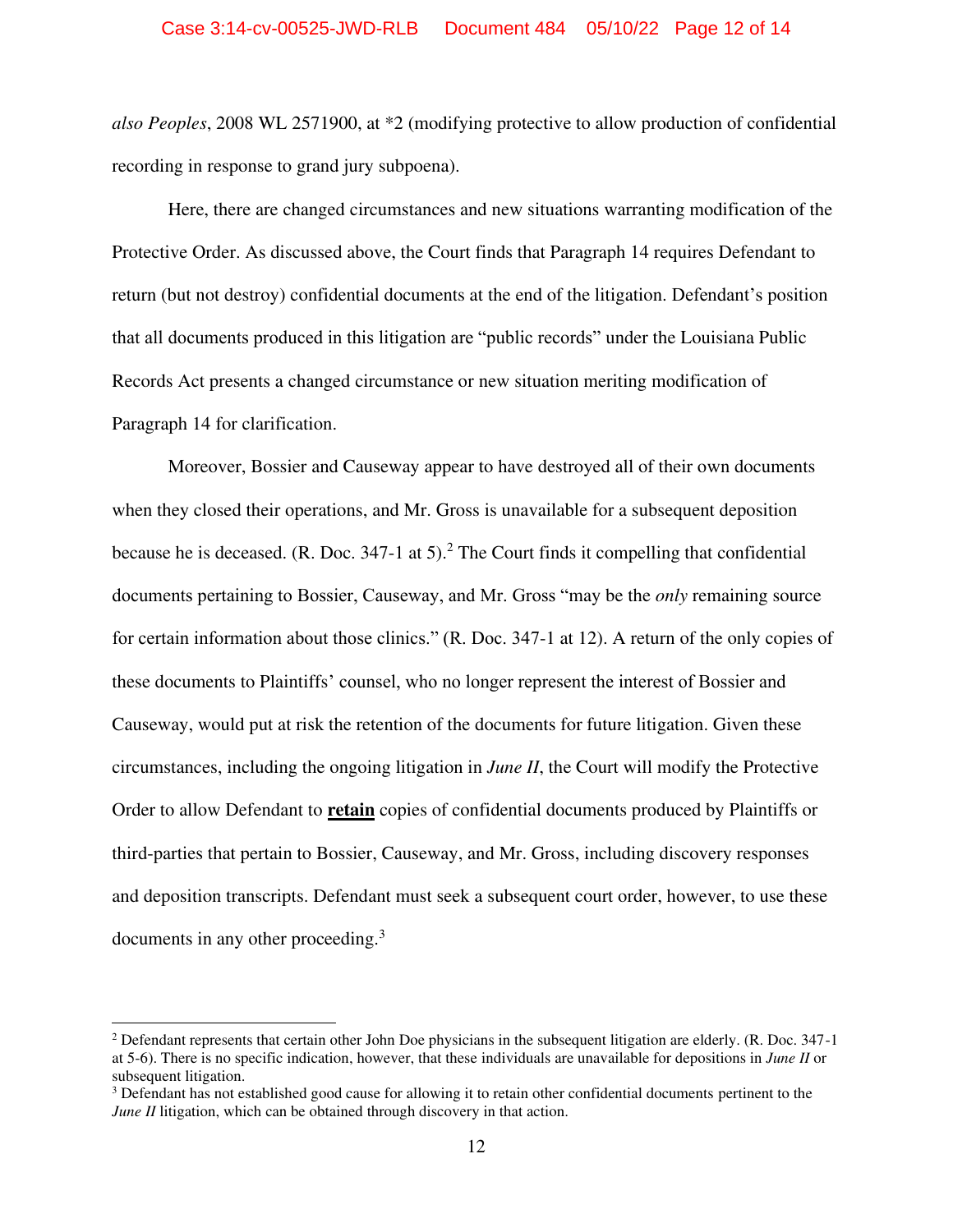In accordance with the Protective Order as modified, Defendant must **return** (1) confidential documents, (2) produced by Plaintiffs or third parties (3) to Defendant during the course of this litigation that (4) have not been made part of the Court's record (whether sealed or unsealed), **with the exception of documents produced by, or pertaining to, Bossier, Causeway, or Mr. Gross.** Defendant must maintain documents produced by, or pertaining to, Bossier, Causeway, and Mr. Gross in accordance with the confidentiality provisions of the Protective Order.<sup>4</sup> If Defendant (or any other Louisiana entity or official) wishes to use any of these documents in *June II* or any subsequent litigation pertaining to abortion clinics, then Defendant (or the appropriate Louisiana entity or official) must file an appropriate motion with the appropriate judicial officer in the pending action in which Defendant is seeking to use the confidential documents. Any such motion must describe the terms of this Order and the modification of the Protective Order (R. Doc. 59).

## **III. Conclusion**

Based on the foregoing,

**IT IS ORDERED** that Defendant's Motion to Clarify Protective Order Obligations or, Alternatively, to Preserve Documents (R. Doc. 347) is **GRANTED IN PART and DENIED IN PART**. The parties shall bear their own costs.

**IT IS FURTHER ORDERED** that the Protective Order (R. Doc. 59) is **MODIFIED** as discussed in the body of this Order. In accordance with Paragraph 14 as modified, Defendant must **return** all (1) confidential documents, (2) produced by Plaintiffs or third parties (3) to Defendant during the course of this litigation that (4) have not been made part of the Court's record (whether sealed or unsealed), with the exception of documents produced by, or pertaining

<sup>&</sup>lt;sup>4</sup> Defendant specifically represents that the State "will respect the Protective Order's confidentiality protections as long as required" if allowed to retain copies of such documents and information. (R. Doc. 347-1 at 14).